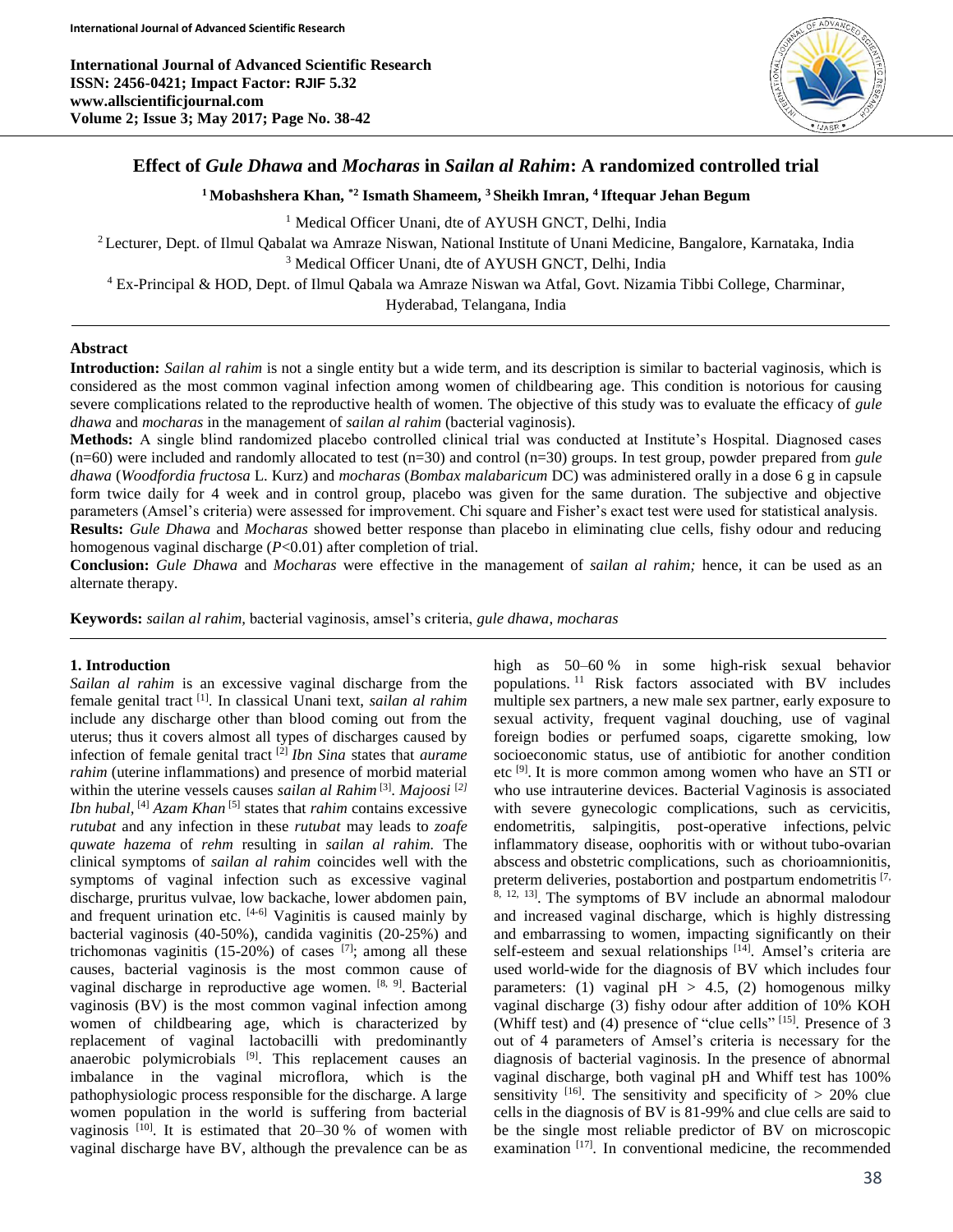first line treatment for BV includes oral metronidazole or topical clindamycin creams, which are effective with  $> 90\%$ cure rate in one week, <sup>18</sup> but adverse side-affects, are common and include nausea, vomiting, an unpleasant metallic taste in the mouth and vaginal candidiasis  $[14, 19]$ . Further, they may induce bacterial resistance with repeated use<sup>9</sup> and relapse rates are high after the completion of treatment  $[10, 19]$ . Hence, there is a need for alternate therapy which is to be safe, effective, easily available and free from side effects. Many single drugs and compound formulations are available in Unani system of medicine for the management of *sailan al rahim*. Out of several drugs available, *gule dhawa* (*Woodfordia fructosa* L. Kurz) and *mocharas* (*Bombax malabaricum* DC) were selected as test drugs as they possess the properties of *qabiz, mujaffif*, 20,21,22,23 *jazib-i-rutubat rahim*, [21, 24] *muqawwi Rahim* [23] and *musaffi-i- khun* [21] . Moreover, pharmacological studies suggest that these drugs exhibit astringent, styptic, uterine sadative [25,  $^{26}$ , antimicrobial  $^{[27, 28]}$  and anti-inflammatory  $^{[29]}$  activities. The objective planned for this study was to evaluate the efficacy of *gule dhawa* and *mocharas* in the management of *sailan al rahim* and hypothesis framed was test drugs may be as effective as control drug in the management of *sailan al rahim.*

# **2. Materials and Methods**

**2.1 Study Design:** A single blind randomized placebo controlled study was conducted at the Institute's Hospital after obtaining ethical clearance from the Institutional Ethical Committee and the study was completed with in the duration of one and half year.

**2.2 Participants:** Sixty diagnosed cases of *sailan al rahim*  were randomly allocated in two equal groups by computer generated random table.

**2.3 Eligibility Criteria:** Married women in the age of 18-45 years presenting with c/o abnormal vaginal discharge were evaluated thoroughly by detailed history and clinical examination and patients with positive Amsel's criteria of bacterial vaginosis, who are willing to participate in the study were included in the study. Patients with trichomoniasis, candidiasis, gross lesions on cervix, upper genital tract infection, sexually transmitted diseases, intra uterine contraceptive devices, malignancy, systemic illnesses, pregnant and postmenopausal women were excluded after performing CBC, CUE, RBS, VDRL, USG Pelvis, and Pap smear. Written consent was taken from each participant who fulfilled the inclusion criteria before the commencement of the study.

**2.4 Procedure of study:** All patients with h/o abnormal vaginal discharge were subjected to gynecological examination using a speculum to find out the signs of vaginitis and abnormal discharge. Vaginal pH was assessed using pH–meter paper (Ranbaxy Co) with a range of 4.5-7, the paper was applied to anterior vaginal fornix, withdrawn and colour was matched with the colour scale provided. Vaginal discharge was

taken with a sterile cotton swab from the posterior fornix and smeared on 2 glass slides. On one slide, one or two drops of normal saline were put & on other slide 10% KOH was added. Both slides were covered with cover slip and examined under the microscope. Saline mount was observed for the motile flagellated organism of T. vaginalis & clue cells. While, the other slide was examined for Whiff test (p/o fishy odour by adding 10% KOH on vaginal discharge was interpreted as positive test, while its absence as negative test) and also to detect *candida albicans.* Criteria for diagnosis of BV were based on the presence of 3 out of 4 Amsel's criteria: thin, greywhite homogenous discharge, vaginal pH  $>4.5$ , presence of clue cells on wet mount test and positive Whiff test [15]. Assessment of *mizaj* of every patient was done as per the parameters mentioned in classical Unani literature [30]. All included patients underwent biochemical investigation (Blood urea, Serum Creatinine, SGOT, SGPT, Alkaline phosphatase,) during the trial to assess the safety of test drugs. All findings were recorded on case record form structured for the study.

**2.5 Intervention:** In test group, powder prepared from equal quantity of *gule dhawa* and *mocharas* was administered orally in a dose of 6g/day in capsule form (1capsule is of 1 g), 2 capsules three times daily for 4 weeks and in control group, placebo capsule (wheat flour) was given for the same period of time.

**2.6 Blinding and Compliance:** Blinding of patients in either group was maintained as medicine was dispensed in similar pack to one patient at a time. For maintaining drug compliance, self locking pack was examined for any left over capsules in subsequent follow up visit.

**2.7 Assessment cum Follow up:** Patients were followed weekly once for four weeks during the treatment and subjective (white discharge per vaginum, malodour, pruritus vulva, lower abdomen pain, low backache, dyspareunia, dysuria) & objective parameters (Amsel's criteria) [15] were assessed for improvement; In follow up visit, whole of the diagnosis procedure were repeated again and successful treatment was demonstrated by the presence of one or no Amsel's criteria. Patients were also enquired for any adverse effect of drug during the study. After treatment, patients were followed once in 15 days for a month to look for recurrence; pre and post treatment analysis of signs and symptoms were done and subjected to comparison statistically to evaluate the response to treatment.

**2.8 Statistical Analysis:** Chi square test and Fisher exact test were used to analyze the results. The Statistical software namely SAS 9.2, SPSS 15.0, Stata 10.1, MedCalc 9.0.1, Systat 12.0 and R environment ver.2.11.1 were used for the analysis of the data and Microsoft word and Excel have been used to generate graphs, tables etc**.**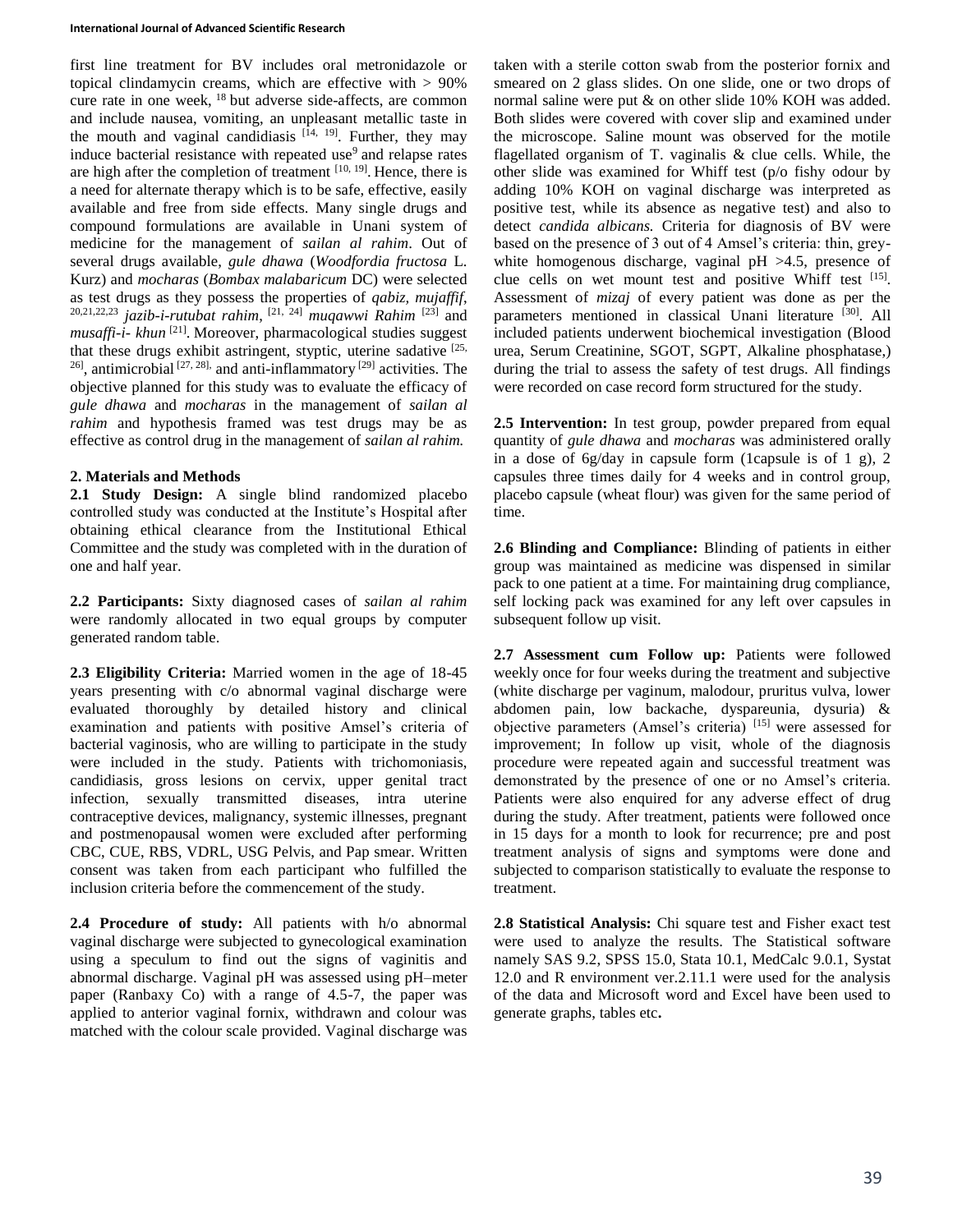### **3. Results**

| <b>Baseline characteristics</b> | Test group $(n=30)$ | Control group (n=30) |
|---------------------------------|---------------------|----------------------|
| Mean age (yrs)                  | $29.56 \pm 4.41$    | $30.16 \pm 6.07$     |
| Mizaj                           | No(%)               | No(%)                |
| Balghami                        | 13(43.3%)           | 16(53.3%)            |
| Damvi                           | 10 (33.3%)          | 7(23.3%)             |
| Safravi                         | 7(23.3%)            | 7(23.3%)             |
| Socioeconomic status            |                     |                      |
| Middle class                    | $5(16.6\%)$         | 6(20%)               |
| Lower class                     | 25(83.3%)           | 24(80%)              |
| <b>Educational</b> status       |                     |                      |
| Illiterate                      | $8(26.6\%)$         | 6(20%)               |
| Primary                         | 6(20%)              | $12(40\%)$           |
| Secondary                       | $12(40\%)$          | $9(30\%)$            |
| Higher secondary                | $4(13.3\%)$         | 3(10%)               |
| Occupation                      |                     |                      |
| Housewife                       | 28(93.3%)           | 29(96.6%)            |
| Teacher                         | 1(3.33%)            | $\Omega$             |
| Farmer                          | $1(3.33\%)$         | $1(3.33\%)$          |
| Mean parity                     | $2.6 \pm 1.52$      | $2.7 \pm 1.26$       |
| Contraception                   |                     |                      |
| Not using contraception         | 10(33.3%)           | 6(20%)               |
| Barrier contraceptive           | $2(6.66\%)$         | $2(6.66\%)$          |
| Tubectomy                       | $18(60\%)$          | 22(73.3%)            |
| Vaginal discharge               |                     |                      |
| duration (months)               |                     |                      |
| $1-3$                           | $5(16.6\%)$         | 9(30%)               |
| $4 - 6$                         | 13(43.3%)           | 4(13.3%)             |
| $7-9$                           | $5(16.6\%)$         | 7(23.3%)             |
| $10 - 12$                       | 7(23.3%)            | 10(33.3%)            |

| Table 1: Comparison of baseline characteristic in two groups: |  |
|---------------------------------------------------------------|--|
|---------------------------------------------------------------|--|

Data were presented as mean ±SD and number (percentage);

|  | <b>Table 2:</b> Comparison of subjective parameters in two groups |  |
|--|-------------------------------------------------------------------|--|
|  |                                                                   |  |

| <b>Subjective parameters</b> | Test group   |             | Control group |              |             |            |
|------------------------------|--------------|-------------|---------------|--------------|-------------|------------|
|                              | <b>BT</b>    | AT          | $%$ change    | <b>BT</b>    | AT          | $%$ change |
|                              | No. (%)      |             |               | No. (%)      |             |            |
| Vaginal discharge            | 30(100%)     | $9(30\%)$   | 70%           | 30(100%)     | 26(86.6%)   | 13.4%      |
| Malodour                     | $10(33.3\%)$ | $2(6.66\%)$ | 26.6%         | $14(46.6\%)$ | $12(40\%)$  | 0.6%       |
| Pruritus vulvae              | 14(46.6%)    | $2(6.66\%)$ | 39.9%         | 6(20%)       | $5(16.6\%)$ | 3.4%       |
| Lower abdomen pain           | $9(30\%)$    | $2(6.66\%)$ | 23.3%         | $5(16.6\%)$  | $4(13.3\%)$ | 3.3%       |
| Low backache                 | $18(60\%)$   | 6(20%)      | 40%           | 16(53.3%)    | 14(46.6%)   | 6.7%       |
| Dyspareunia                  | $3(30\%)$    | $\Omega$    | $3(30\%)$     | $2(6.66\%)$  | $2(6.66\%)$ | $\Omega$   |
| Dysuria                      | $1(3.33\%)$  | $\theta$    | $1(3.33\%)$   | $\theta$     | $\theta$    |            |

Data were presented as number (percentage).

**Table 3:** Comparison of objective parameters in two groups

| Objective parameter          | <b>Test group</b> |              | Control group |           |               |
|------------------------------|-------------------|--------------|---------------|-----------|---------------|
| (Amsel's criteria)           | BТ                | AТ           | <b>BT</b>     | AT        | P value       |
|                              | No. (%)           |              | No. (%)       |           |               |
| Clue cells on wet mount      | 30(100%)          | $11(36.6\%)$ | 30(100%)      | 28(93.3%) | ${}_{< 0.01}$ |
| Positive whiff test          | $26(86.6\%)$      | $8(26.6\%)$  | 28(93.3%)     | 24(80%)   | ${}_{< 0.01}$ |
| pH > 4.5                     | 28(93.3%)         | 28(93.3%)    | 29(96.6%)     | 29(96.6%) | >1.0          |
| Homogenous vaginal discharge | 30(100%)          | $9(30\%)$    | 30(100%)      | 26(86.6%) | < 0.01        |

Data were presented as number (percentage); Fisher exact test  $P$  value significant at <.05

### **4. Discussion**

**4.1 Baseline Characteristics:** Most of the patients (43.33%) were in the age group of 26-30 years. Mean age of the patients was 29.56±4.41and 30.16±6.07 in test and control groups respectively, which matched well with the studies of

Mohammadzadeh F *et al.* [31] reported 29.58± 6.30 and 30.30±5.58, Thulkar J *etal <sup>16</sup>* reported 29.9±4.2yr, Rumaiza *et al.* <sup>[32]</sup> reported 31.90±6.22 and 29.73±6.16 and Simber M *et al.* <sup>[33]</sup> reported 32.2±5.82 and 32.7±6.51 respectively. Maximum patients, 43.3% in test and 53.3% in control groups possessed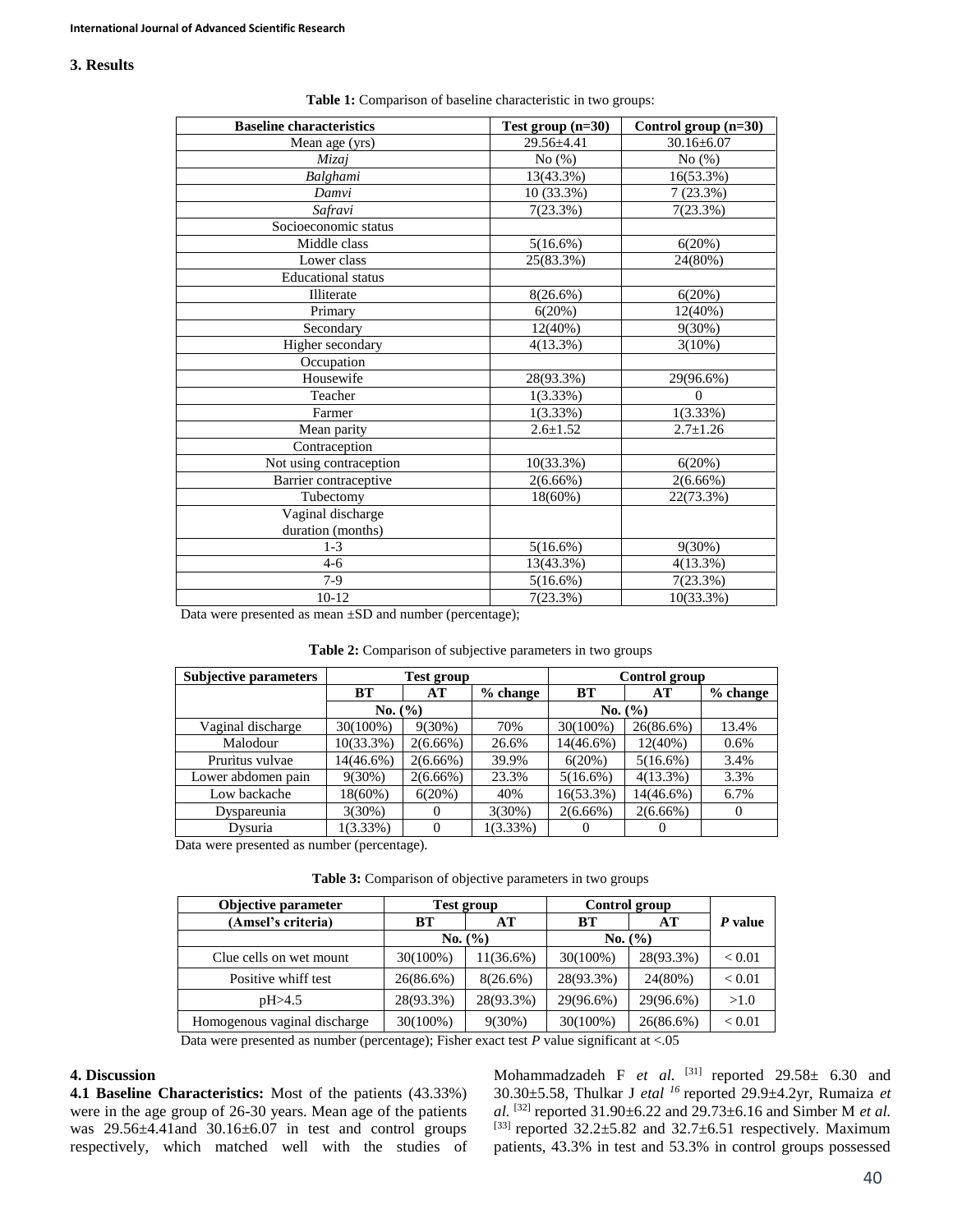#### **International Journal of Advanced Scientific Research**

*balghami mizaj,* which is in accordance with the theories proposed by eminent *Unani* physicians, who have quoted that this disease is more common in individuals with dominance of *khilte balgham* <sup>[5]</sup>. Majority of the patients, 83.3% in test and 80% in control groups were from lower SES which is in conformance with the study of Rumaiza *et al.* [32] Most of the patients, had education up to secondary (40% in test and 30% in control) and primary level (20% in test and 40% in control), while 26.6% in test and 20% in control were illiterate. Majority of the patient's occupation were housewife (93.3%) which is in consonance with Rumaiza *et al.* [32] who reported 91.1%*.* Mean parity were  $2.6 \pm 1.52$  and  $2.7 \pm 1.26$  in test and control groups respectively, which is in agreement with Simber M *et al.* [33] reported  $2.07\pm1.12$  and  $2.25\pm1.45$ . Most of the patients, 60% in test and 73.3% in control groups underwent tubectomy operation, while 6.66% patients in each test and control groups were using barrier method of contraception and no h/o contraception was observed in rest of the patients. Duration of vaginal discharge ranges from 1-12 months, most of the patients, (43.3%) in test and (13.3%) in control group had vaginal discharge from 4-6 months, while (23.3%) in test and (33.3%) in control had from 10-12 months, 16.6% in test and 30% in control had from 1-3 month, while 16.6% in test and 23.3% in control had from 4-6 months. (Table -1)

### **4.2 Subjective parameters**

**Vaginal discharge:** At baseline, 100% patients in both groups had vaginal discharge, which persist in 30% with a percentage change of 70% in test and 86.6% in control with a percentage change of 13.4% after treatment.

**Malodour:** At baseline, 33.3% patients in test group and 46.6% in control group had complained of malodour vaginal discharge, which persist in 6.66% in test and 40% in control after treatment with a percentage change of 26.6% and 0.6% in test and control group respectively.

**Pruritus vulvae:** At baseline, 46.6% patients in test group and 20% in control group had pruritus vulvae; which persist in 6.66% with a percentage of 39.9% in test and 16.6% in control with a percentage of 3.4% after treatment.

**Lower abdomen pain:** At baseline, 30% patients in test group and 16.6% in control group had pain in lower abdomen, which persist in 6.66% with a percentage change of 23.3% in test and 13.3% in control with a percentage of 3.3% after treatment.

**Low backache:** At baseline, 60% patients in test group and 53.3% in control group had low backache; which persist in 20% with a percentage change of 40% in test and 46.6% with a percentage change of 6.7% in control group after treatment.

**Dyspareunia & dysuria:** It was observed in few cases during the trial. (Table -2)

# **4.3 Objective parameters**

**Clue cells:** At baseline, wet smear was positive for clue cells in 100% patients in both the groups, which remains positive in 36.6% in test (*P*<0.01) and 93.3% in control group.

**Whiff test**: At baseline, 86.6% patients in test group and 93.3% in control group had positive whiff test which remains positive in 26.6% in test with *P*<0.01and 80% in control group.

**Vaginal pH**: No significant change in vaginal pH was observed during the trial (*P*>0.05). Vaginal pH in a number of cases remains elevated for several weeks following successful therapy, and persistent pH elevation cannot be taken as the indicator of poor response [34].

**Homogenous vaginal discharge:** At baseline, 100% patients in both the groups had homogenous vaginal discharge, which persist in 30% in test with *P*<0.01and 86.6% in control group. (Table -3)

The improvement in subjective and objective parameters in test group is credited to *qabiz, mujaffif* [21, 22, 23] , *jazib-i- rutubate rahim* [21, 24] , *muqawwi rahim* [22] and *musaffi-i- khun*<sup>21</sup> properties of test drugs*.* Moreover, pharmacological studies suggest that these drugs exhibit astringent, styptic, utreine sadative  $[25,26]$ , antimicrobial  $[27, 28]$ , and anti-inflammatory  $[29]$ activities due to the presence of phenols, flavonoids, glycosides, tannins, carbohydrates, saponins and steroids [28,29, <sup>35]</sup>. Further, astringent drugs reported to decrease the secretion due to its inhibitory effect and even tannins having antimicrobial and antioxidant properties may further useful in this condition [36].

# **5. Conclusion**

*Gule Dhawa and Mocharus* were effective in the management of *sailan al rahim* as significant reduction (*P*<0.01) was observed in 3 out of 4 Amsel's criteria in test group as compared to control group. Moreover, the test drugs were safe as safety parameters were normal during the study and no abnormal clinical manifestation was observed during the study and overall compliance to the treatment was good. Hence, the inference suggests that the test drugs are safe, effective, and serve as a better alternative medicine in patients who like to use herbal medicine for bacterial vaginosis. This study was first of its kind, which showed that *Gule Dhawa and Mocharus* were effective in relieving bacterial vaginosis based on Amsel's criteria. Limitation of the study was short duration of intervention and short follow up. Future trials for longer duration with long term follow up are required to confirm the efficacy of test drugs.

# **6. Acknowledgement**

The authors are thankful to Prof. M. A. Jafri, Director, NIUM for providing all the required facilities for accomplishment of research work and Dr. G Sofi, Reader in the Dept. of Ilmul Advia, NIUM for performing the statistical analysis.

# **7. References**

- 1. Sehar N, Ansari KB. Concept and Management of Leucorrhoea in Unani Sytem of Medicine. IOSR Journal of Pharmacy 2016; 6(6):36-40.
- 2. Majoosi ABA. Kamilus Sana'a (Urdu translation by Kantoori GH). Vol I. New Delhi: Idarae Kitabul Shifa; 2010, 534-35.
- 3. Ibn Sina. Al Qanoon Fil Tibb (Urdu translation by Kantoori GH). New Delhi: Idarae Kitabul Shifa; 2010, 1095.